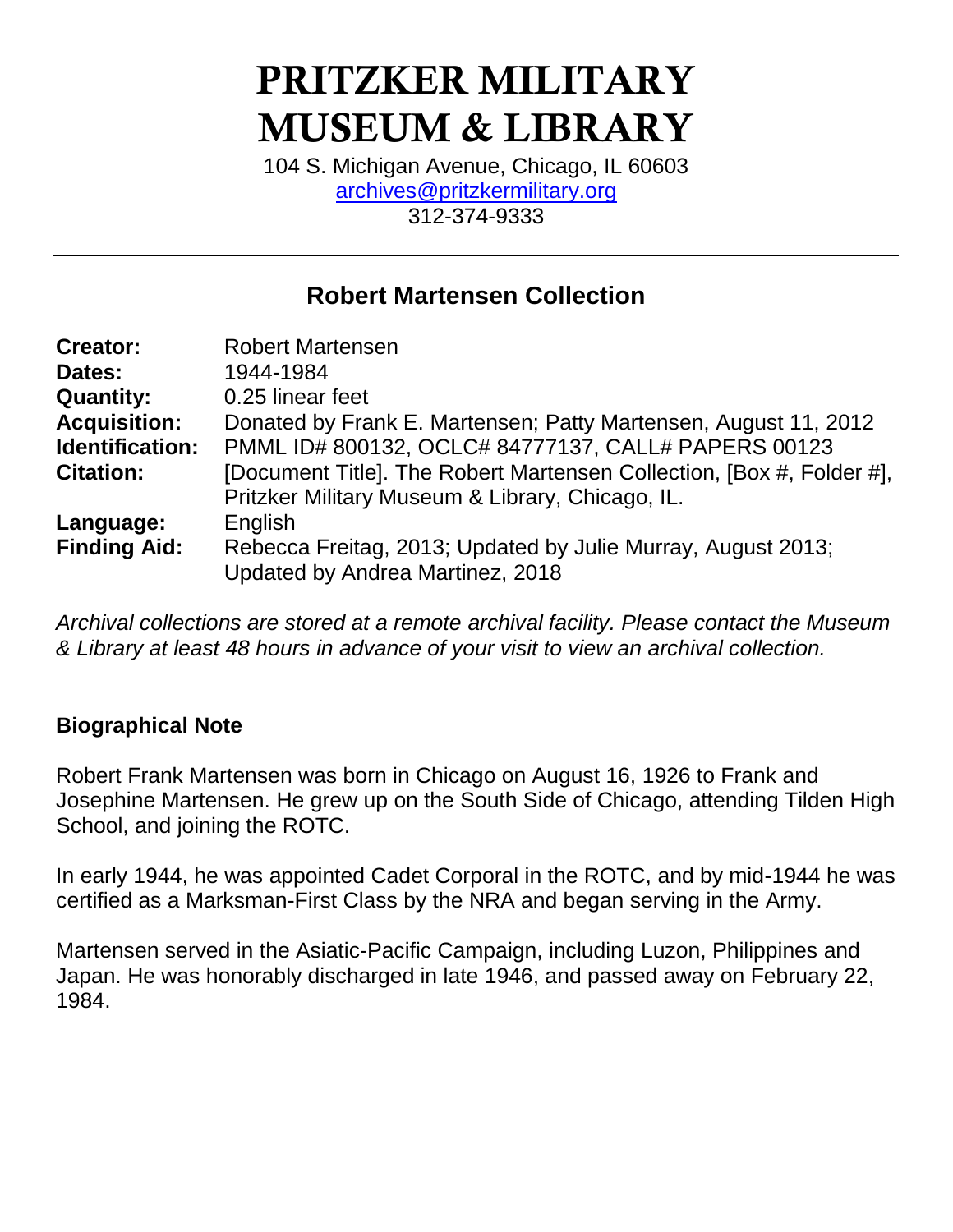#### **Scope and Content of the Collection**

This collection consists of the military records and citations, personal photos, and souvenirs from Robert Martensen's time in the Army during WWII. It also includes some memorial items from Martensen's death.

### **Arrangement**

The collection arrived with no discernible arrangement and was rearranged chronologically into series by PMML staff. The collection is contained within 1 letter box and 2 medium flat boxes. The collection is arranged into series according to military service, newspaper clippings, personal papers, and photographs.

# **Rights**

Copyrights held by Patty Martensen were transferred to the Pritzker Military Museum & Library. All other rights are held by the author or publisher. Users assume responsibility for following copyright laws as established by US Code Title 17.

# **Separations**

| <b>Item ID</b> | <b>Description</b>                 | <b>Date</b> |
|----------------|------------------------------------|-------------|
| 800132052      | Robert Martensen Dog Tags OP       |             |
| 800132053      | Robert Martensen Dog Tags OP       |             |
| 800132054      | Robert Martensen Dog Tags OC       |             |
| 800132055      | WWII Honorable Discharge Lapel Pin |             |
| 800132056      | Star Split Ribbon Bar pin          |             |
| 800132057      | Star Split Ribbon Bar pin          |             |
| 800132058      | Star Split Ribbon Bar pin          |             |
| 800132059      | Star Split Ribbon Bar pin          |             |
| 800132060      | <b>WWII Standard Issue Compass</b> |             |
| 800132061      | Army Good Conduct Medal Ribbon     |             |
| 800132062      | Army Good Conduct Medal Ribbon     |             |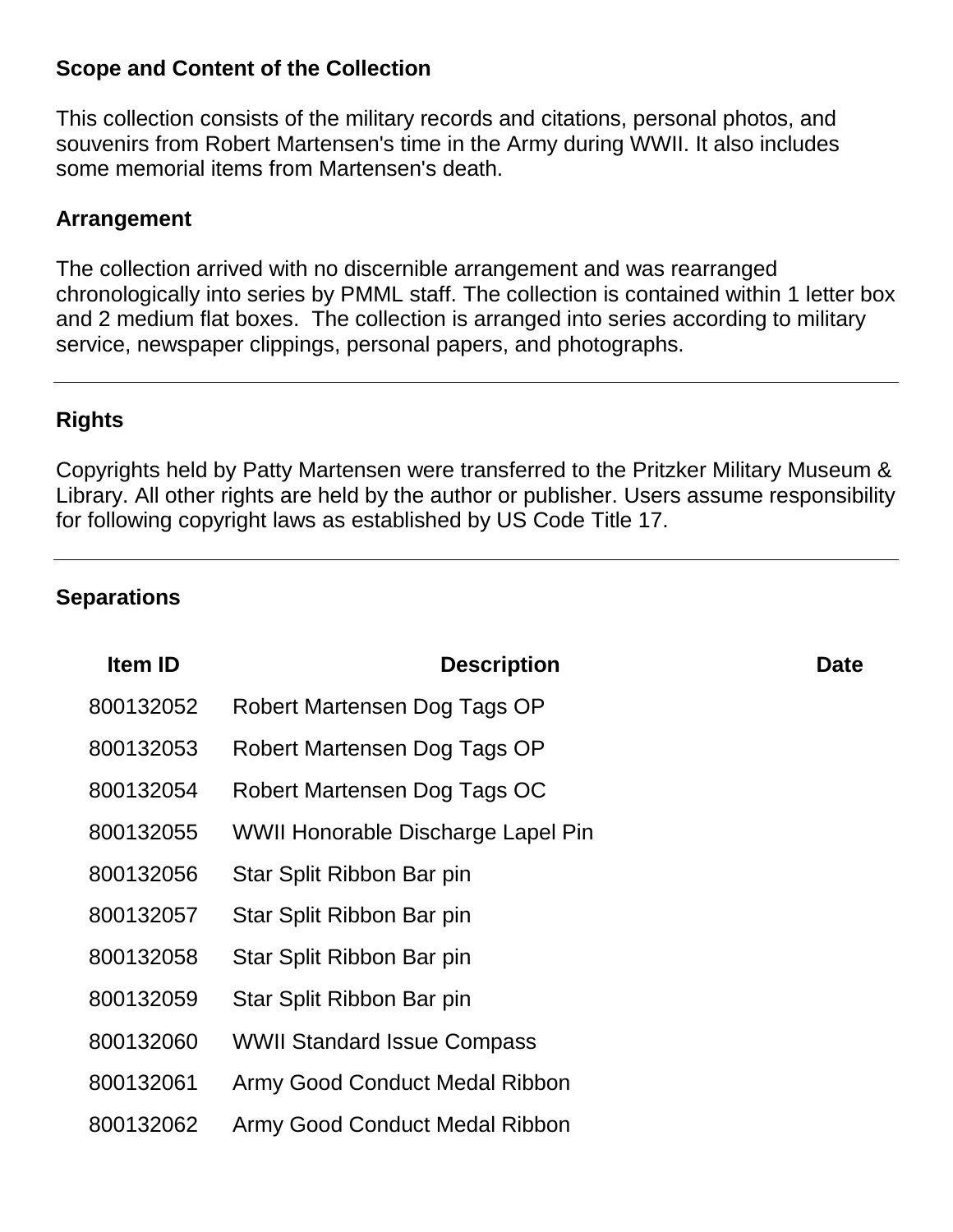| 800132063 | <b>Collar Bar</b>                                                     |           |
|-----------|-----------------------------------------------------------------------|-----------|
| 800132064 | Army Good Conduct Medal Ribbon Pin                                    |           |
| 800132065 | Army Good Conduct Medal Ribbon Pin                                    |           |
| 800132066 | Army Good Conduct Medal Lapel Pin                                     |           |
| 800132067 | <b>WWII Victory Medal Ribbon Pin</b>                                  |           |
| 800132068 | Asiatic-Pacific Campaign Medal Ribbon Pin                             |           |
| 800132069 | Asiatic-Pacific Campaign Medal Ribbon Pin                             |           |
| 800132070 | <b>Army Good Conduct Medal</b>                                        |           |
| 800132071 | Japanese Flag signed by American Soldiers                             |           |
| 800132072 | <b>Memorial Flag</b>                                                  |           |
| 800132073 | Panoramic Photo, 68th Battalion, 14th Regiment,<br>Camp Pannin, Texas |           |
|           | <b>Photographs - Located in "Photographs Collection"</b>              | 1945-1984 |
| 800132035 | <b>Robert Martensen Memorial Card</b>                                 | 2/27/1984 |
| 800132036 | "Welcome Home" picture of Robert Martensen in front<br>of white steps | n.d.      |
| 800132037 | "Home on Leave" picture of Robert Martensen on stoop                  | n.d.      |
| 800132038 | Robert Martensen with another man                                     | n.d.      |
| 800132039 | Robert Martensen on white steps                                       | 4/1945    |
| 800132040 | Robert Martensen smoking in the grass in (illegible)<br>Japan         | n.d.      |
| 800132041 | Robert Martensen standing in the grass in (illegible)<br>Japan        | n.d.      |
| 800132042 | <b>Portrait of Robert Martensen</b>                                   | n.d.      |
| 800132043 | Group Photo, Robert Martensen included Postcard                       | n.d.      |
| 800132044 | Group Photo, Robert Martensen included Postcard                       | n.d.      |
| 800132045 | <b>Portrait of Robert Martensen</b>                                   | n.d.      |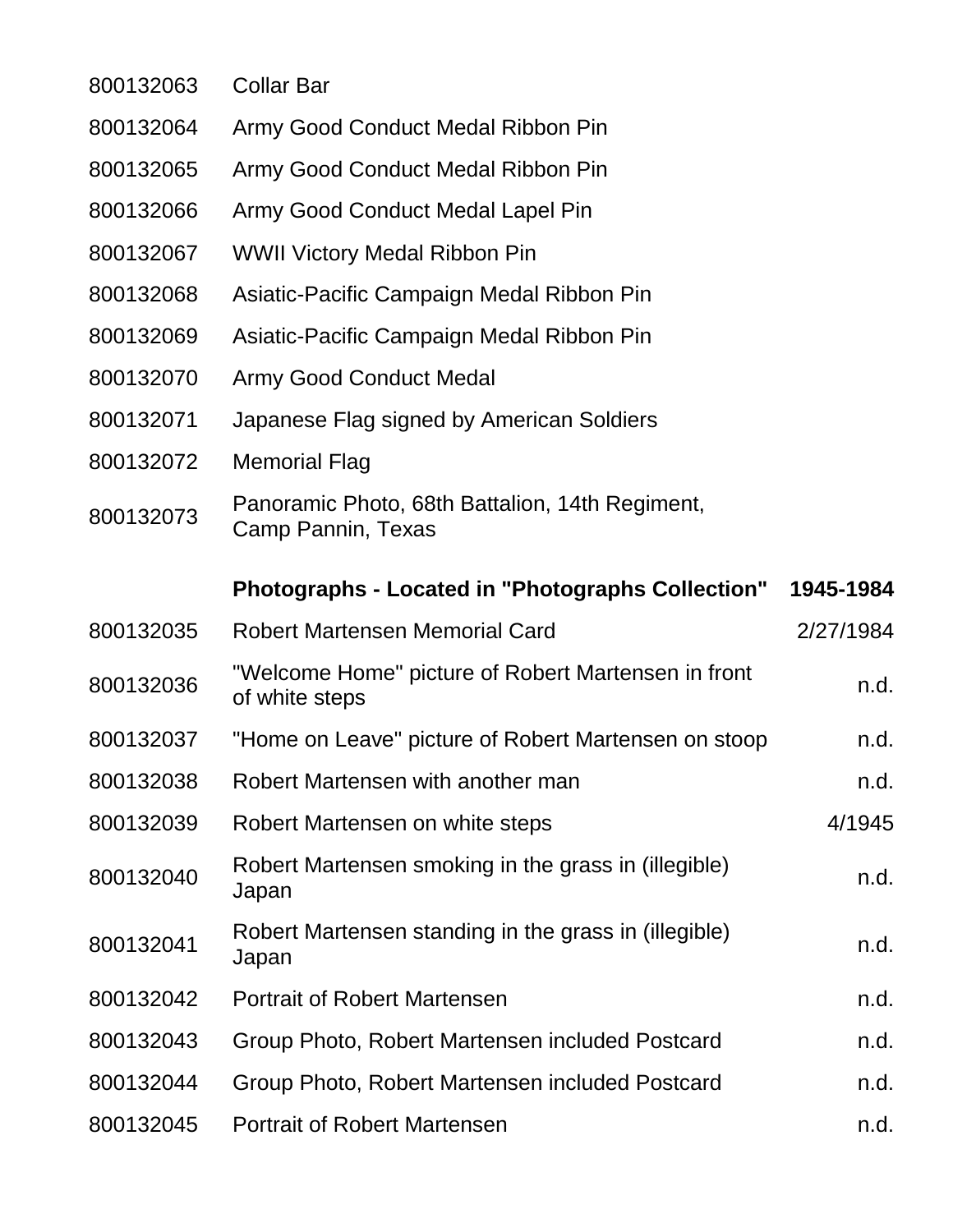| 800132046 | "Oh Boy! Home at last" "After 26 Hours" photo of<br><b>Robert Martensen</b> | 10/5/1946 |
|-----------|-----------------------------------------------------------------------------|-----------|
| 800132047 | Photo of soldiers in mess hall during Christmastime                         | n.d.      |
| 800132048 | Photo of Robert Martensen and another soldier                               | n.d.      |
| 800132049 | <b>Portrait of Robert Martensen</b>                                         | n.d.      |
| 800132050 | Photo of soldiers on a ship                                                 | 9/1946    |
| 800132051 | Japanese "I Cease Resistance" flyer                                         | n.d.      |
|           |                                                                             |           |

#### **Key Subjects**

This collection is indexed under the following headings in the Library's online catalog. Researchers interested in materials about related topics, persons, or places should search the catalog using these subject headings.

#### **Names**

Martensen, Robert Frank

#### **Subjects**

World War, 1939-1945. World War, 1939-1945--Campaigns--Japan. World War, 1939-1945--Campaigns--Philippines--Luzon.

#### **Container List**

| Box | <b>Folder</b> | Item ID $#$ | <b>Title</b>                                         | <b>Dates</b> |
|-----|---------------|-------------|------------------------------------------------------|--------------|
|     | 1             |             | <b>Military Records</b>                              | 1944-1948    |
|     |               |             | 800132001 Certificate of Inspecting Officer          | n.d.         |
|     |               |             | 800132002 Veterans Administration Postcard           | n.d.         |
|     |               |             | 800132003 Selective Service Notice of Classification | 12/3/1946    |
|     |               |             | 800132004 Selective Service Notice of Classification | 9/9/1948     |
|     |               |             | 800132005 Selective Service Notice of Classification | 3/2/1950     |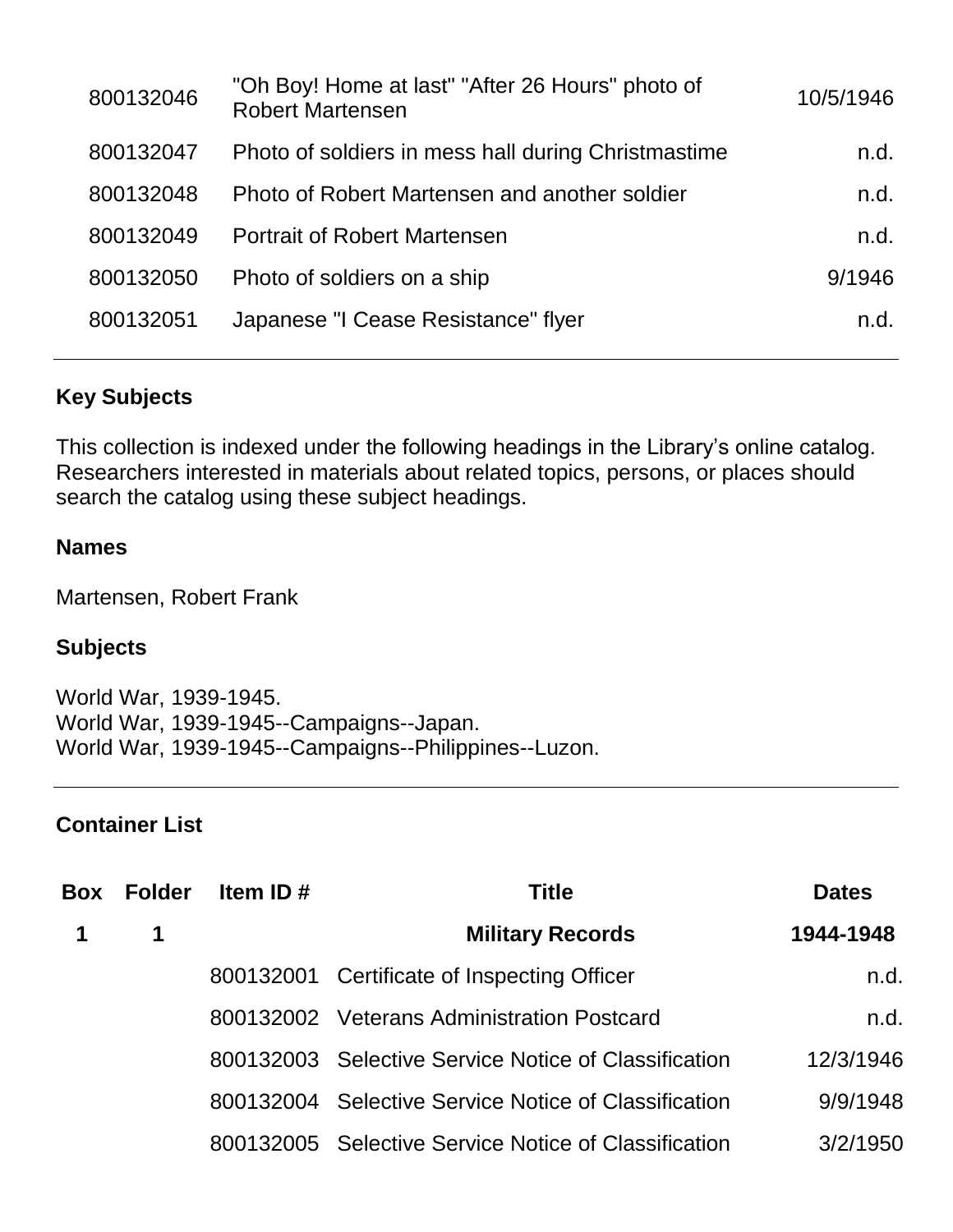|           | 800132006 35th Infantry Leave Pass                                                    | n.d.       |
|-----------|---------------------------------------------------------------------------------------|------------|
| 800132007 | 36th Infantry Leave Pass                                                              | n.d.       |
| 800132008 | V-Mail "Happy birthday dad"                                                           | n.d.       |
| 800132009 | Settlement of final account                                                           | n.d.       |
| 800132010 | Illinois Service Recognition Certificate                                              | 1947       |
| 800132011 | Letter from the White House                                                           | n.d.       |
| 800132012 | Presidential letter honoring memory of<br><b>Robert Martensen</b>                     | n.d.       |
| 800132013 | Board of Education, City of Chicago, ROTC<br><b>NCO Warrant</b>                       | 2/25/1944  |
| 800132014 | <b>National Rifle Association Certification for</b><br>Pro-Marksman                   | 8/1/1944   |
| 800132015 | <b>National Rifle Association Certification for</b><br>Marksman                       | 8/1/1944   |
| 800132016 | National Rifle Association Certification,<br><b>Marksman-First Class</b>              | 8/1/1944   |
| 800132017 | <b>Military Training Certificate, Reserve</b><br><b>Officers' Training Corps</b>      | 8/18/1944  |
| 800132018 | Order to Report, Preinduction Physical<br>Examination                                 | 10/2/1944  |
| 800132019 | <b>Certificate of Fitness</b>                                                         | 10/14/1944 |
| 800132020 | Order to Report for Induction                                                         | 11/24/1944 |
| 800132021 | Authorization for Allotment of Pay                                                    | 12/7/1944  |
| 800132022 | Authorization of Class B Allotment,<br><b>Purchase War Savings Bonds</b>              | 12/7/1944  |
| 800132023 | <b>Headquarters Replacement and School</b><br><b>Command Certificate for Rifleman</b> | 3/31/1945  |
| 800132024 | <b>Transportation Office travel confirmation</b>                                      | n.d.       |
| 800132025 | Clothing and Equipment Adjustment Form                                                | 9/9/1946   |